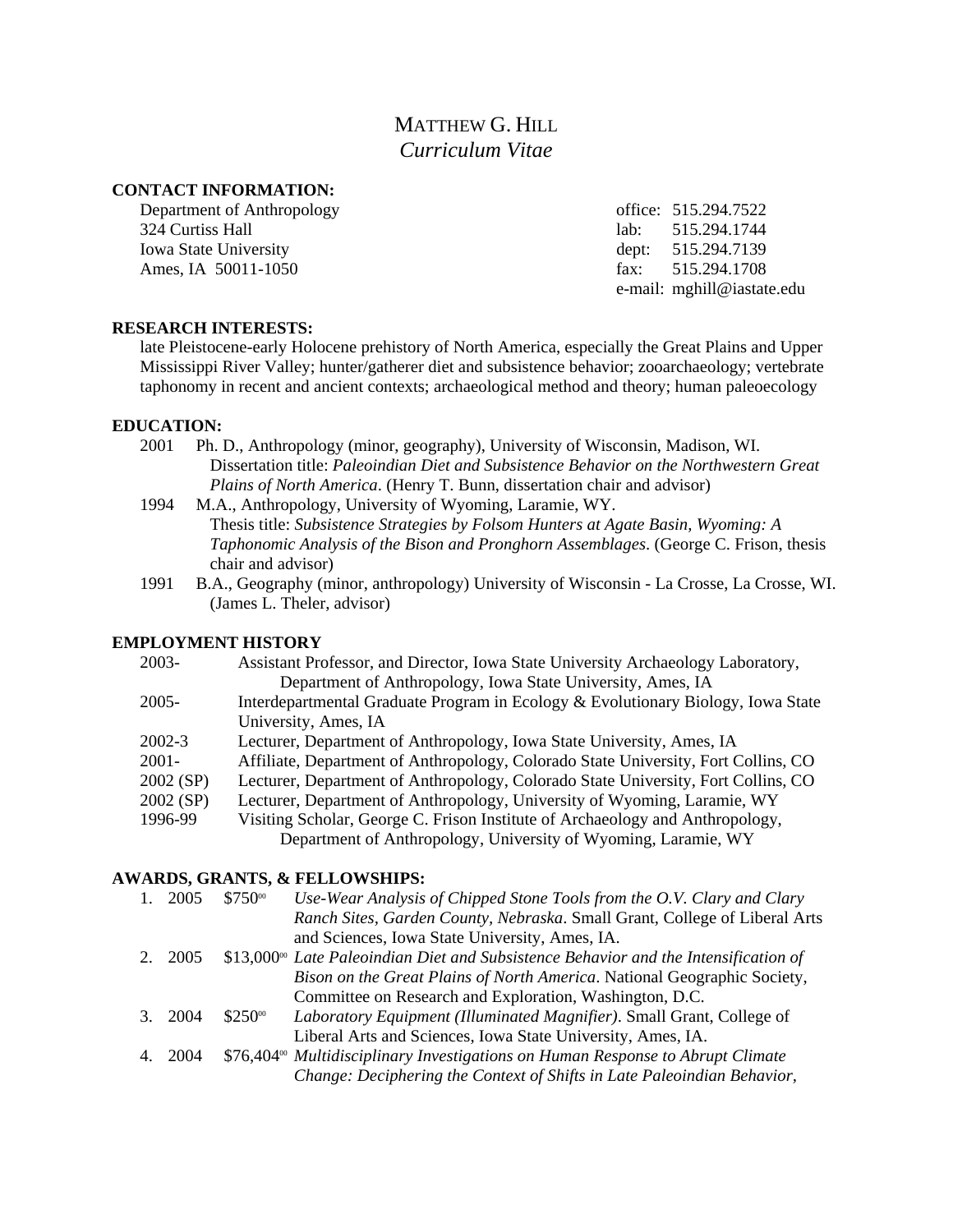|    |          | Clary Ranch Site, Western Nebraska. National Science Foundation,                                                                                                         |
|----|----------|--------------------------------------------------------------------------------------------------------------------------------------------------------------------------|
|    | 5. 2004  | Washington, D.C.<br>\$16,000 <sup>°</sup> Human Response to Abrupt Climate Change: Deciphering the Environmental                                                         |
|    |          | Context of Shifts in Paleoindian Utilization of Bison at the Clary Ranch Site,                                                                                           |
|    |          | Western Nebraska. College of Liberal Arts and Sciences, Iowa State                                                                                                       |
|    |          | University, Ames, IA.                                                                                                                                                    |
| 6. | 2004     | \$1000 <sup>°</sup> Investigation of Barn Owl Roosts on the Clary Ranch, Western Nebraska (for                                                                           |
|    |          | Frank Maistrovich). Alfred Mueller Honors Research Fund, University Honors                                                                                               |
|    |          | Program, Iowa State University, Ames, IA.                                                                                                                                |
| 7. | 2003     | \$700%<br>Grantsmanship Support. Office of the Vice Provost for Research and Advanced                                                                                    |
|    |          | Studies, Iowa State University, Ames, IA                                                                                                                                 |
| 8. | 2003     | \$600%<br>An AMS Radiocarbon Date on Bison Bone from the Clary Ranch Site, Garden                                                                                        |
|    |          | County, Nebraska. Small Grant, College of Liberal Arts and Sciences, Iowa                                                                                                |
|    |          | State University, Ames, IA.                                                                                                                                              |
| 9. | 2003     | \$2600 <sup>°</sup> Publication Subvention Grant. Office of the Vice Provost for Research and                                                                            |
|    |          | Advanced Studies, Iowa State University, Ames, IA.                                                                                                                       |
|    | 10.1999  | \$500%<br>Agate Basin Site Zooarchaeology. George C. Frison Institute of Archaeology &                                                                                   |
|    |          | Anthropology, Department of Anthropology, University of Wyoming,                                                                                                         |
|    |          | Laramie, WY.                                                                                                                                                             |
|    | 11.1998  | \$900%<br>Variability in Paleoindian Subsistence: Continued Study of the Clary Ranch                                                                                     |
|    |          | Bison Assemblage. Sigma Xi, Research Triangle Park, NC.                                                                                                                  |
|    | 12.1998  | \$10,000 <sup>oo</sup> "Pure" Paleoindian Contexts in Western Wisconsin: The Gail Stone and                                                                              |
|    |          | Morrow-Hensel Fluted Point Sites. State Historical Society of Wisconsin,                                                                                                 |
|    |          | Madison. With R.F. Boszhardt and D.S. Amick.                                                                                                                             |
|    | 13.1996  | \$300%<br>Zooarchaeology of the Clary Ranch (25GD106) Bison Assemblage. The                                                                                              |
|    |          | Graduate School, University of Wisconsin, Madison.                                                                                                                       |
|    | 14.1994  | \$300%<br>Reexamination of the Agate Basin Site, Wyoming, Faunal Assemblages. The                                                                                        |
|    | 15. 1993 | Graduate School, University of Wyoming, Laramie.                                                                                                                         |
|    |          | \$3000 <sup>°</sup> Reevaluation of the San Jon Site, New Mexico. Ten-Week Graduate Research<br>Fellowship, Smithsonian Institution, National Museum of Natural History, |
|    |          | Department of Anthropology, Washington, D.C.                                                                                                                             |
|    | 16.1992  | \$35000<br>The Casper Site Bison Radii and Calcanea: Directions for Future Research.                                                                                     |
|    |          | George C. Frison Memorial Scholarship, Wyoming Archaeological Society,                                                                                                   |
|    |          | Rawlins.                                                                                                                                                                 |
|    |          |                                                                                                                                                                          |

## **CULTURAL RESOURCES MANAGEMENT (CRM) AWARDS:**

|                             | $2005*$ \$28,994 $\textdegree$ 4 projects for federal, state, and county agencies, and private companies. |
|-----------------------------|-----------------------------------------------------------------------------------------------------------|
|                             | $2004$ \$28,912 $\degree$ 14 projects for federal, state, and county agencies, and private companies.     |
| $2003$ \$9,569 <sup>%</sup> | 6 projects for federal, state, and county agencies, and private companies.                                |

# \*7/1/05 to 8/1/05

#### **MONOGRAPHS:**

| 2005 | <b>Hill, M.G.</b> Paleoindian Diet and Subsistence Behavior on the Northwestern Great |
|------|---------------------------------------------------------------------------------------|
|      | <i>Plains</i> . University Press of Colorado, Boulder. Under contract.                |

2. 2001 **Hill, M.G.** *Paleoindian Diet and Subsistence Behavior on the Northwestern Great Plains of North America*. UMI Dissertation Services, Ann Arbor, MI.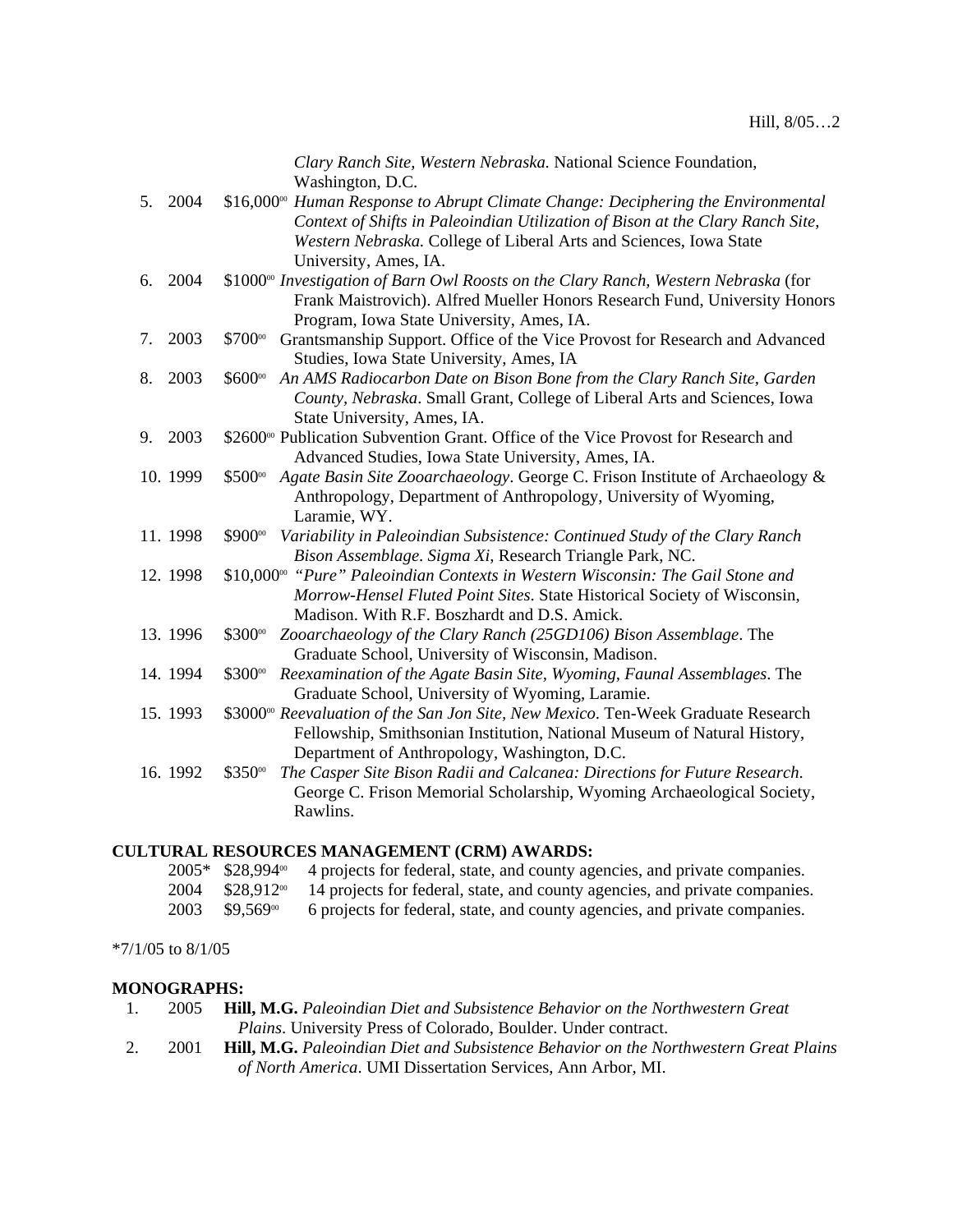#### **EDITED BOOK ARTICLES:**

- 1. 2006 The Locality V Cody Complex Component. In *The Hell Gap Site*, edited by M. Kornfeld, M. L. Larson, and George C. Frison. 20 pages plus figures and tables.
- 2. 1998 **Hill, M.G.** Silver Mound. In *Archaeology of Prehistoric Native America: An Encyclopedia*, edited by G. Gibbon, pp. 769-770. Garland Publishing, New York.
- 3. 1997 Todd, L.C., **M.G. Hill**, D.J. Rapson, and G.C. Frison. Cutmarks, Impacts, and Carnivores at the Casper Site Bison Bonebed. In *Proceedings of the 1993 Bone Modification Conference, Hot Springs, South Dakota*, edited by L.A. Hannus et al., pp. 136-157. Archeology Laboratory, Augustana College, Sioux Falls, South Dakota, Occasional Paper No. 1.
- 4. 1996 **Hill, M.G.** Size Comparison of the Mill Iron Site Bison Calcanea. In *The Mill Iron Site*, edited by G.C. Frison, pp. 231-237. University of New Mexico Press, Albuquerque.

#### **REFERRED JOURNAL ARTICLES:**

| 1.  | 2005 | Hill, M.G. Late Paleoindian (Allen/Frederick Complex) Subsistence Activities at the     |
|-----|------|-----------------------------------------------------------------------------------------|
|     |      | Clary Ranch Site, Ash Hollow, Garden County, Nebraska. Plains Anthropologist 50:        |
| 2.  | 2005 | Hill, M.G., and L. Van Gorden. A Knife River Flint Clovis Point from St. Charles        |
|     |      | County, Missouri. Central States Archaeology Journal 52:114-115.                        |
| 3.  | 2002 | Hill, M.G., M.E. Hill, Jr., D.W. May, T.P. Myers, D.J. Rapson, F. Sellet, J.L. Theler,  |
|     |      | L.C. Todd. Paleoindian Subsistence Behavior at the Clary Ranch Site, Nebraska, USA.     |
|     |      | Antiquity 76:311-312.                                                                   |
| 4.  | 2002 | Hill, M.G., M.E. Hill, Jr., D.W. May, T.P. Myers, D.J. Rapson, F. Sellet, J.L. Theler,  |
|     |      | L.C. Todd. 2001 Investigations at the Clary Ranch site, Nebraska. Current Research in   |
|     |      | the Pleistocene 19:32-34                                                                |
| 5.  | 2002 | Hill, M.E., Jr., and M.G. Hill. Season of Bison Mortality at the Jurgens Site, Weld     |
|     |      | County, Colorado. Current Research in the Pleistocene 19:104-106                        |
| 6.  | 2002 | Knell, E.J., M.G. Hill, A. Izeta, M. Kornfeld, C.V. Haynes, Jr., and G.C. Frison. The   |
|     |      | Cody Complex Component at Locality V of the Hell Gap site, Wyoming. Current             |
|     |      | Research in the Pleistocene 19:49-52.                                                   |
| 7.  | 1999 | Hill, M.G., R.F. Boszhardt, D.S. Amick, and T.J. Loebel. Preliminary Report on the Gail |
|     |      | Stone Fluted Point Site (47 TR 351), Trempealeau County, Western Wisconsin.             |
|     |      | Current Research in the Pleistocene 16:33-35.                                           |
| 8.  | 1999 | Hensel, K.C., D.S. Amick, T.J. Loebel, and M.G. Hill. Morrow-Hensel: A New Fluted       |
|     |      | Point Site in Far Western Wisconsin. Current Research in the Pleistocene 16:25-27.      |
| 9.  | 1999 | Hill, M.G., and M. Kornfeld. Inferring Season of Kill for a Cody-Complex Bison          |
|     |      | Bonebed in Middle Park, Colorado. Current Research in the Pleistocene 16:30-32.         |
| 10. | 1998 | Hill, M.G., D.S. Amick, and T.J. Loebel. An Inventory of Wisconsin Paleoindian          |
|     |      | Projectile Points at the Milwaukee Public Museum. Current Research in the               |
|     |      | Pleistocene 15:18-20.                                                                   |
| 11. | 1998 | Niven, L.B., and M.G. Hill. Season of Bison Mortality at Three Plains Archaic Kills in  |
|     |      | Wyoming. Plains Anthropologist 43:5-26.                                                 |
| 12. | 1997 | Hill, M.G., M.E. Hill, Jr., T.P. Myers, D.C. Jones, and N.M. Waguespack. Preliminary    |
|     |      | Observations on Late Paleoindian Bison Butchery at the Clary Ranch Site (25 GD 106),    |
|     |      | Western Nebraska. Current Research in the Pleistocene 14:34-37.                         |
| 13. | 1995 | Hill, M.G., V.T. Holliday, and D.J. Stanford. A Further Evaluation of the San Jon Site, |
|     |      | New Mexico. Plains Anthropologist 40:369-390.                                           |
| 14. | 1994 | Hill, M.G., V.T. Holliday, and D.J. Stanford. Reinvestigations at the San Jon Site, New |
|     |      | Mexico. Current Research in the Pleistocene 11:35-37.                                   |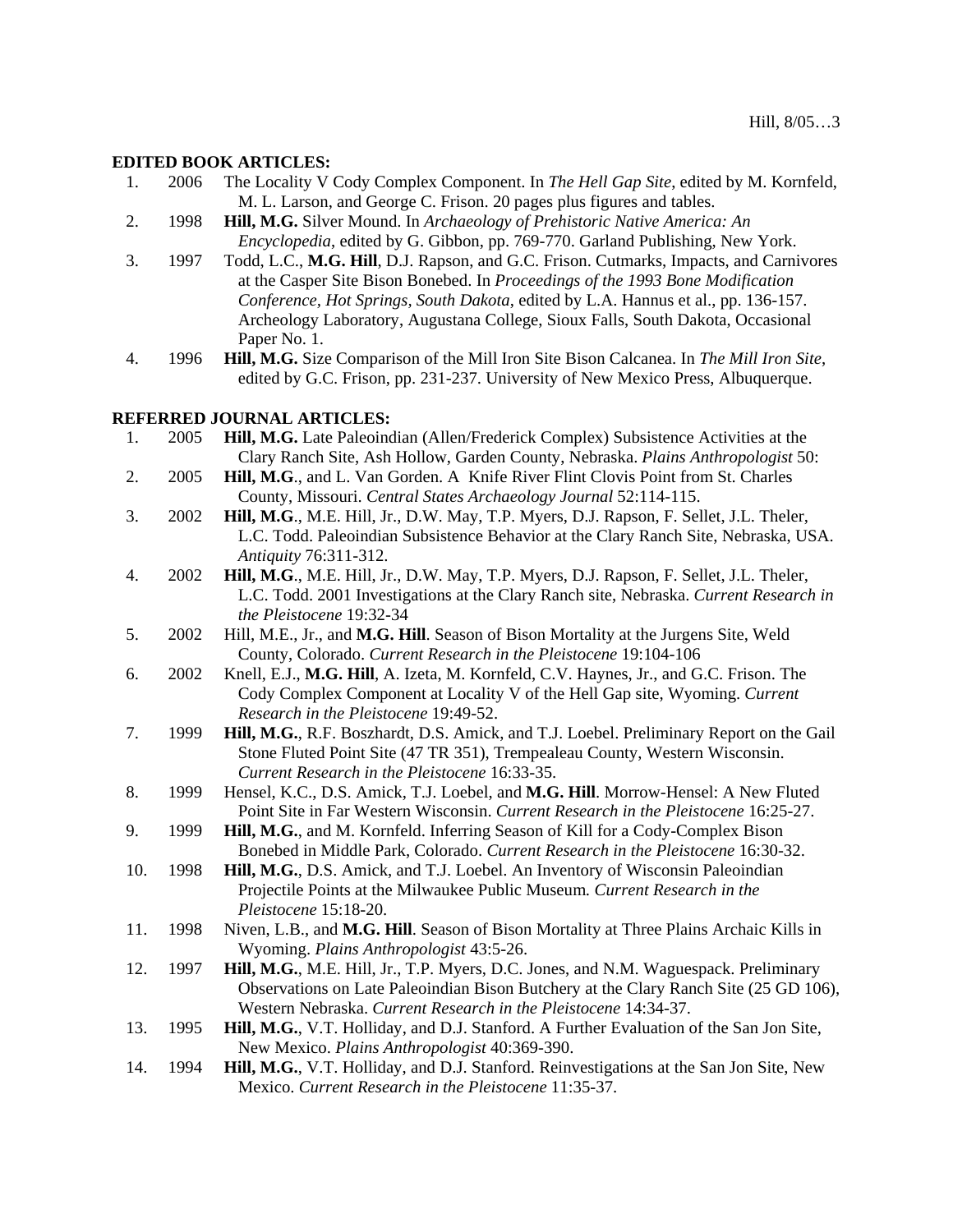- 15. 1994 Theler, J.L., R.F. Boszhardt, **M.G. Hill**, and D.G. Wilder. The Rud Bison Site: A *Bison bison occidentalis* Locality in Western Wisconsin. *Current Research in the Pleistocene* 11:98-99.
- 16. 1994 **Hill, M.G.** Paleoindian Projectile Points from the Vicinity of Silver Mound (47JA21), Jackson County, Wisconsin. *Midcontinental Journal of Archaeology* 19:223-259.
- 17. 1993 **Hill, M.G.** A Record of Paleoindian Occupation in North-Central Wisconsin. *Current Research in the Pleistocene* 10:21-23.

#### **BOOK REVIEWS:**

1. 2006 **Hill, M.G.** Review of *The Burnham Site in Northwestern Oklahoma: Glimpses Beyond Clovis?* by edited by Don G. Wyckoff, James L. Theler, and Brian J. Carter (2003), Sam Noble Oklahoma Museum of Natural History, Norman, Oklahoma, i-viii + 315 pp. *Geoarchaeology: An International Journal* 21:125-127.

## MASTER'S THESIS COMMITTEE CHAIR <sup>(c)</sup> OR MEMBER <sup>(m)</sup>:

Branden Scott, M.A., 2006 (expected), Department of Anthropology, Iowa State University. Thesis title: *Organization of Oneota Lithic Technology at the Mohler Farm Site, Dawson County, Iowa*. **<sup>c</sup>** Jeremy Hall, M.A., 2006 (expected), Department of Anthropology, Iowa State University.

- Thesis title: *Oneota Exploitation of Bison and Elk at the Howard Goodhue Site, Polk County, Iowa*. <sup>c</sup>
- <sup>c</sup>Adam C. Holven, M.A., 2005 (expected), Department of Anthropology, Iowa State University.
- Thesis title: *A GIS Investigation of Paleoindian Site Structure at the Clary Ranch Site, Garden County, Nebraska.* **<sup>c</sup>** Erik Otarola-Castillo, M.A., 2005 (expected), Department of Anthropology, Iowa State University.
- Thesis title: *Oneota Faunal Exploitation in Central Iowa: A Reexamination of the Archaeofaunas from the Clarkson and Cribb's Crib Sites.* **<sup>m</sup>**Andrea Socha, M.A., 2006, Department of Anthropology, Iowa State University.
- Thesis title: *Habitat Use and Nesting Ecology of Savanna Chipanzees in Southeastern Senegal.* **<sup>m</sup>**Stephanie L. Bogart, M.A., 2005, Department of Anthropology, Iowa State University.
	-
- Thesis title: *Insectivory, Termite Diversity, and Tool Use of the Fongoli Chimpanzees, Senegal, West Africa.* **<sup>m</sup>**Paul Burnett, M.A., 2005, Department of Anthropology, Colorado State University.
- 
- Thesis title: *Surface Lithic Scatters in the Central Absarokas of Wyoming.* **<sup>m</sup>**Kristina Walkup, M.A., 2004, Department of Anthropology, Iowa State University. Thesis title: *A Comparison of Captive Japanese Macaques*. **<sup>m</sup>**Benjamin Hoksbergen, M.A., 2004, Department of Anthropology, Iowa State University.
- 

 Thesis title: *A Study of Prehistoric Lithic Raw Material Procurement Strategies in the Upper South Skunk River Valley.*<br> **"Scott Slessman, M.A., 2004, Department of Anthropology, Colorado State University.** 

- 
- Thesis title: *The Frazier Site: an Agate Basin Occupation and Lithic Assemblage on the Kersey Terrace, Northeastern Colorado.* **<sup>m</sup>**Oskar Burger, M.A., 2002, Department of Anthropology, Colorado State University.
- 
- Thesis title: *A Multi-Scale Perspective for Archaeological Survey.*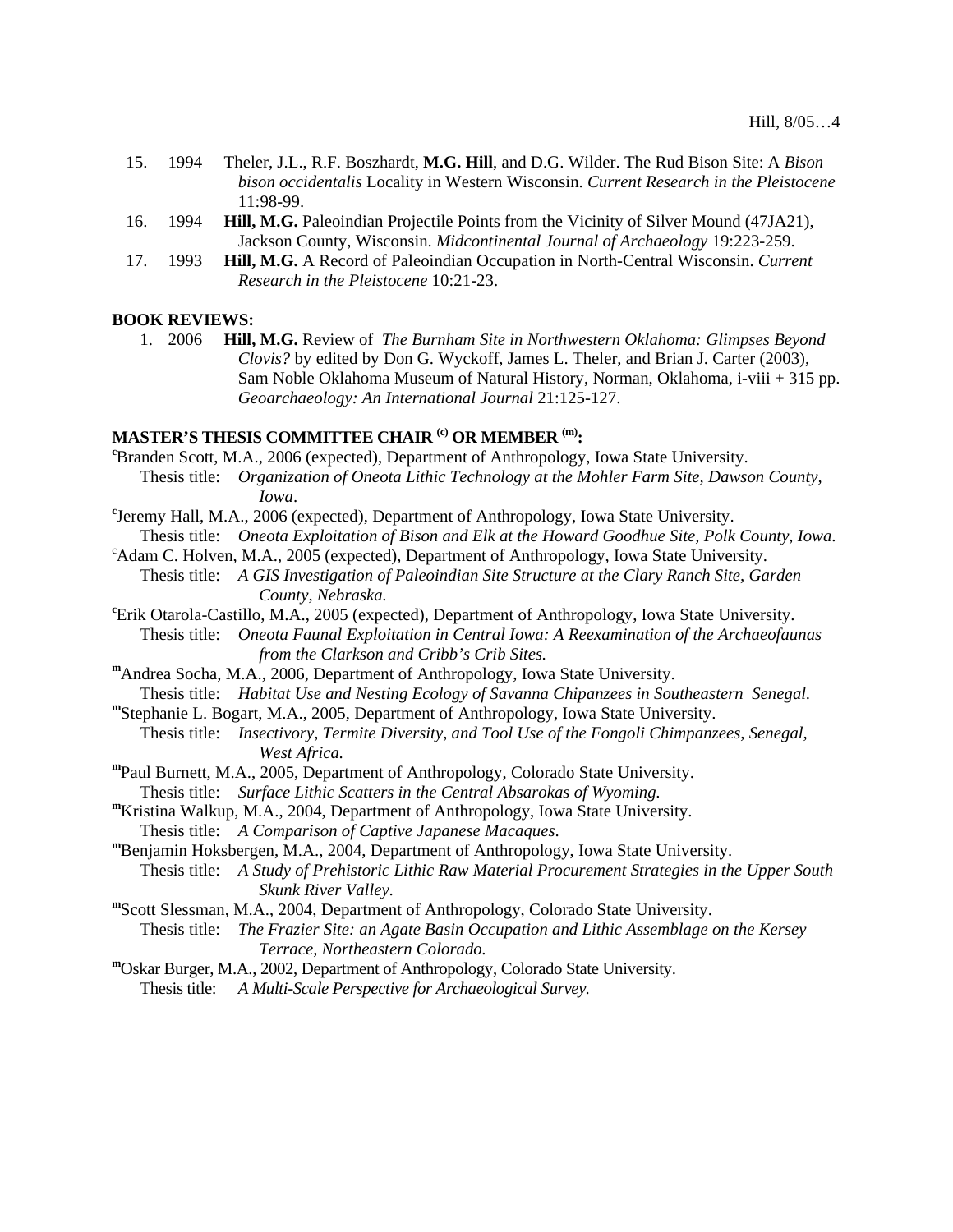### **PROFESSIONAL SERVICE:**

Peer reviewer

 *American Antiquity* – 2005 (1) *Geoarchaeology: An International Journal* – 2004 (1) *Journal of Archaeological Science* – 2005 (1), 2003 (1), 2001 (1) *Journal of Taphonomy* – 2004 (1) *Plains Anthropologist* – 2003 (2), 2000 (1) *NSF Archaeology Program* – 2005 (1), 2004 (1), 2003 (1) Other  $-2004(1)$ 

2004-06 Committee Member (voting), *National Register of Historic Places Nominations Review Committee* (for the State of Iowa). State Historical Society of Iowa, Department of Cultural Affairs, Des Moines, IA.

#### **UNIVERSITY SERVICE:**

 2005-2008 Faculty Development Committee (College of LAS). 2002-2004 Faculty advisor, Anthropology Club.

#### **SOCIETY & ORGANIZATION MEMBERSHIPS:**

 Society for American Archaeology Plains Anthropological Society Wisconsin Archeological Society Iowa Archaeological Society Nebraska Academy of Sciences

#### **RECENT COLLABORATORS:**

 Dr. Daniel S. Amick, Loyola University, Chicago, IL Mr. Robert F. Boszhardt, Mississippi Valley Archaeology Center, La Crosse, WI Mr. Matthew E. Hill, Jr., Environmental Planning Group, Tucson, AZ Dr. A. Hope Jahren, Johns Hopkins University, Baltimore, MD. Mr. Edward J. Knell, Washington State University, Pullman, WA Dr. Jason M. LaBelle, Colorado State University, Ft. Collins, CO. Dr. Thomas J. Loebel, University of Illinois-Chicago, Chicago, IL Dr. David W. May, University of Northern Iowa, Cedar Falls, IA Dr. German Mora, Iowa State University, Ames, IA. Dr. Thomas P. Myers, Nebraska State Museum, Lincoln, NE Dr. Laura B. Niven, University of Tübingen, Tübingen, Germany Dr. David J. Rapson, University of Wyoming, Laramie, WY Dr. Holmes A. Semken, University of Iowa, Iowa City, IA. Dr. Donna M. Surge, University of North Carolina, Chapel Hill, NC. Dr. James L. Theler, University of Wisconsin - La Crosse, La Crosse, WI Dr. Lawrence C. Todd, Colorado State University, Ft. Collins, CO